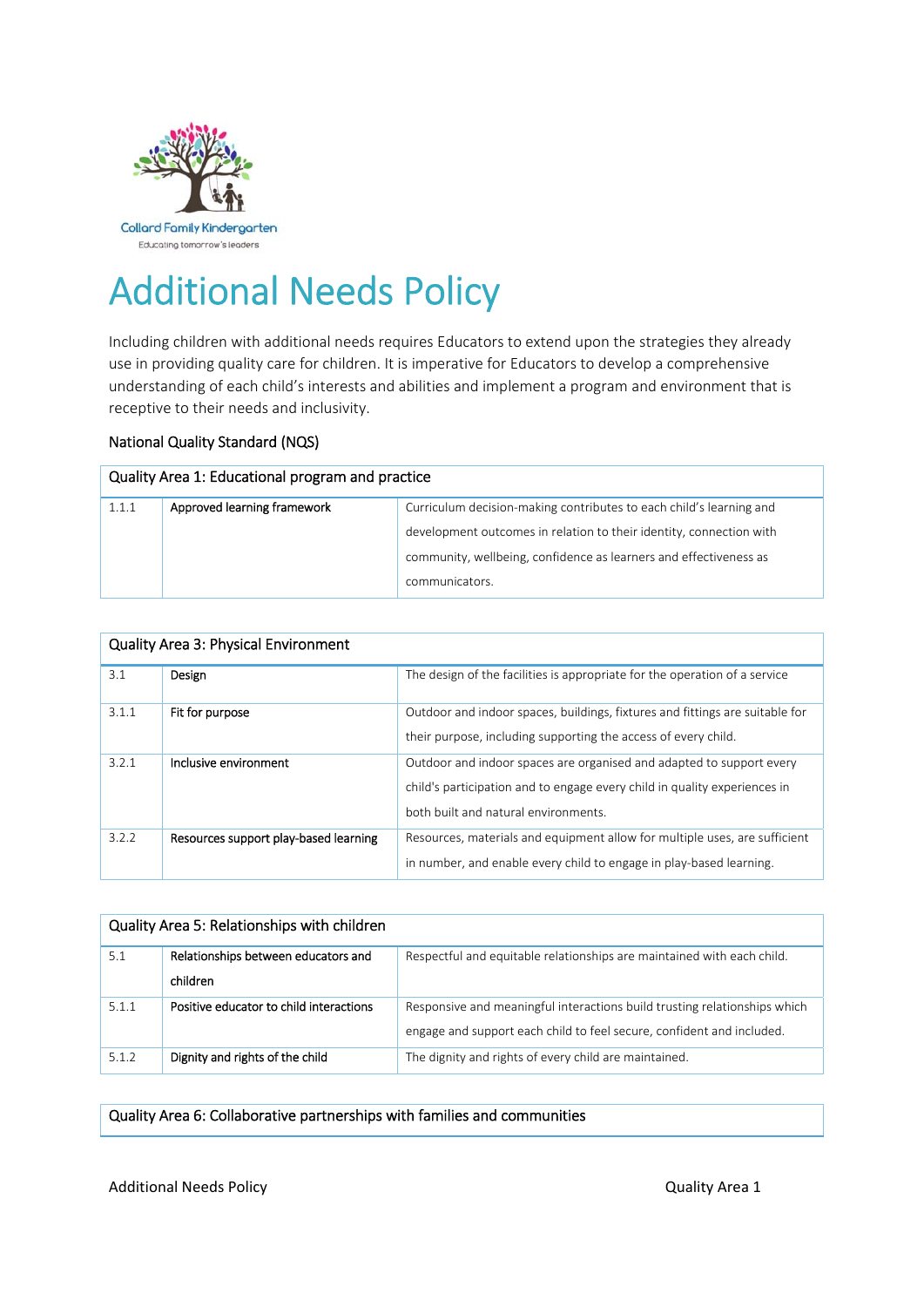

## **Collard Family Kindergarten**

Educating tomorrow's leaders

| 6.1   | Supportive relationships with families | Respectful relationships with families are developed and maintained and<br>families are supported in their parenting role.                                   |
|-------|----------------------------------------|--------------------------------------------------------------------------------------------------------------------------------------------------------------|
| 6.1.1 | Engagement with the service            | Families are supported from enrolment to be involved in the service and<br>contribute to service decisions.                                                  |
| 6.1.2 | Parent views are respected             | The expertise, culture, values and beliefs of families are respected and<br>families share in decision-making about their child's learning and<br>wellbeing. |
| 6.2   | Collaborative partnerships             | Collaborative partnerships enhance children's inclusion, learning and<br>wellbeing.                                                                          |
| 6.2.2 | Access and participation               | Effective partnerships support children's access, inclusion and<br>participation in the program                                                              |

#### Education and Care Services National Regulations

| Children (Education and Care Services) National Law NSW |                            |  |
|---------------------------------------------------------|----------------------------|--|
| 155                                                     | Interactions with children |  |
| 156                                                     | Relationships in groups    |  |
| 157                                                     | Access for parents         |  |

#### Related Policies

Anti‐Bias & Inclusion Policy Code of Conduct Policy Educational Program Policy Interaction with Children, Family and Staff Policy Orientation of New Families Policy Privacy and Confidentiality Policy Respect for Children Policy

#### PURPOSE

To be responsible for each child, irrespective of their additional needs and abilities. We aim to provide a supportive and inclusive environment that sanctions each child to fully participate in its education and care at the Service. Educators will remain encouraging, unprejudiced and authentic, ensuring that all children are treated equally and fairly and have the opportunity to grow and develop to their individual potential.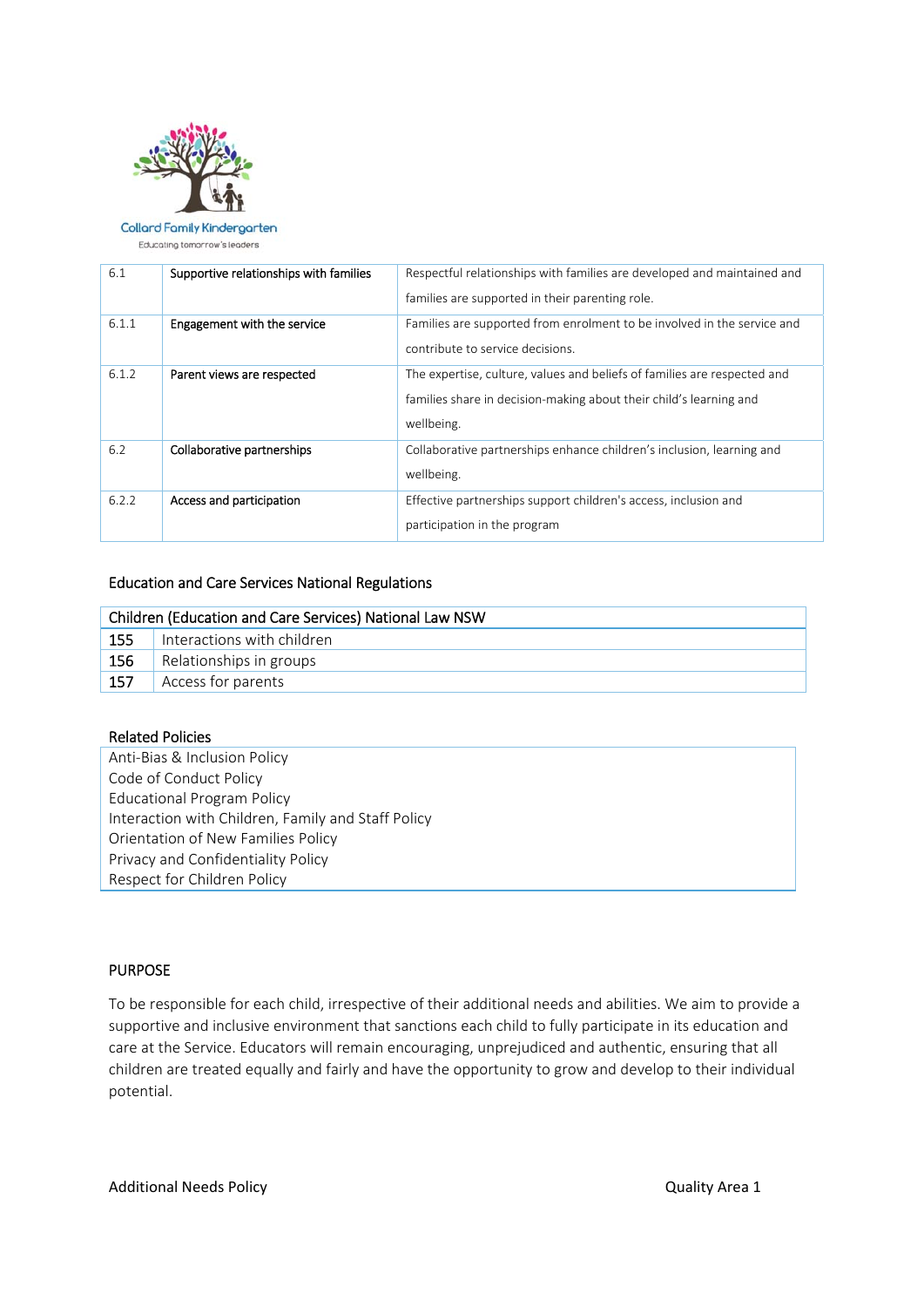

# **SCOPE**

This policy applies to children, families, staff, management and visitors of the Service.

In accordance with The National Quality Standard, our Service positively responds to and welcomes children with additional needs who ‐

- Are Aboriginal or Torres Strait Islanders
- Are recent arrivals in Australia
- Have a culturally and linguistically diverse background
- Live in isolated geographic locations
- Are experiencing difficult family circumstances or stress
- Are at risk of abuse or neglect
- Are experiencing language and communication difficulties
- Have a diagnosed disability—physical, sensory, intellectual or autism spectrum disorder
- Have a medical or health condition
- Demonstrate challenging behaviours and behavioural or psychological disorders
- Have developmental delays
- Have learning difficulties
- Are gifted or have special talents
- Have other extra support needs.

We understand that additional needs may be temporary or permanent and ascend from diverse origins, which require different responses. Supporting children with additional needs enables them to participate and feel included; this also helps promote their strengths and may reduce their risk of developing mental health difficulties. Strategies for supporting children with additional needs can diverge significantly, because every child is unique.

#### IMPLEMENTATION

#### Management/Nominated Supervisor will ensure:

- The indoor and outdoor environment and equipment is designed or adapted to ensure access and participation for all children, supporting the inclusion of children with additional needs.
- The program and curriculum is inclusive and meets the individual needs of children with additional needs.
- The Service works with external professionals and families to certify the educational program and learning environment is most suited to each child with additional needs, including children and

#### Additional Needs Policy **Contains a struck of the Container Container Container Additional Needs** Policy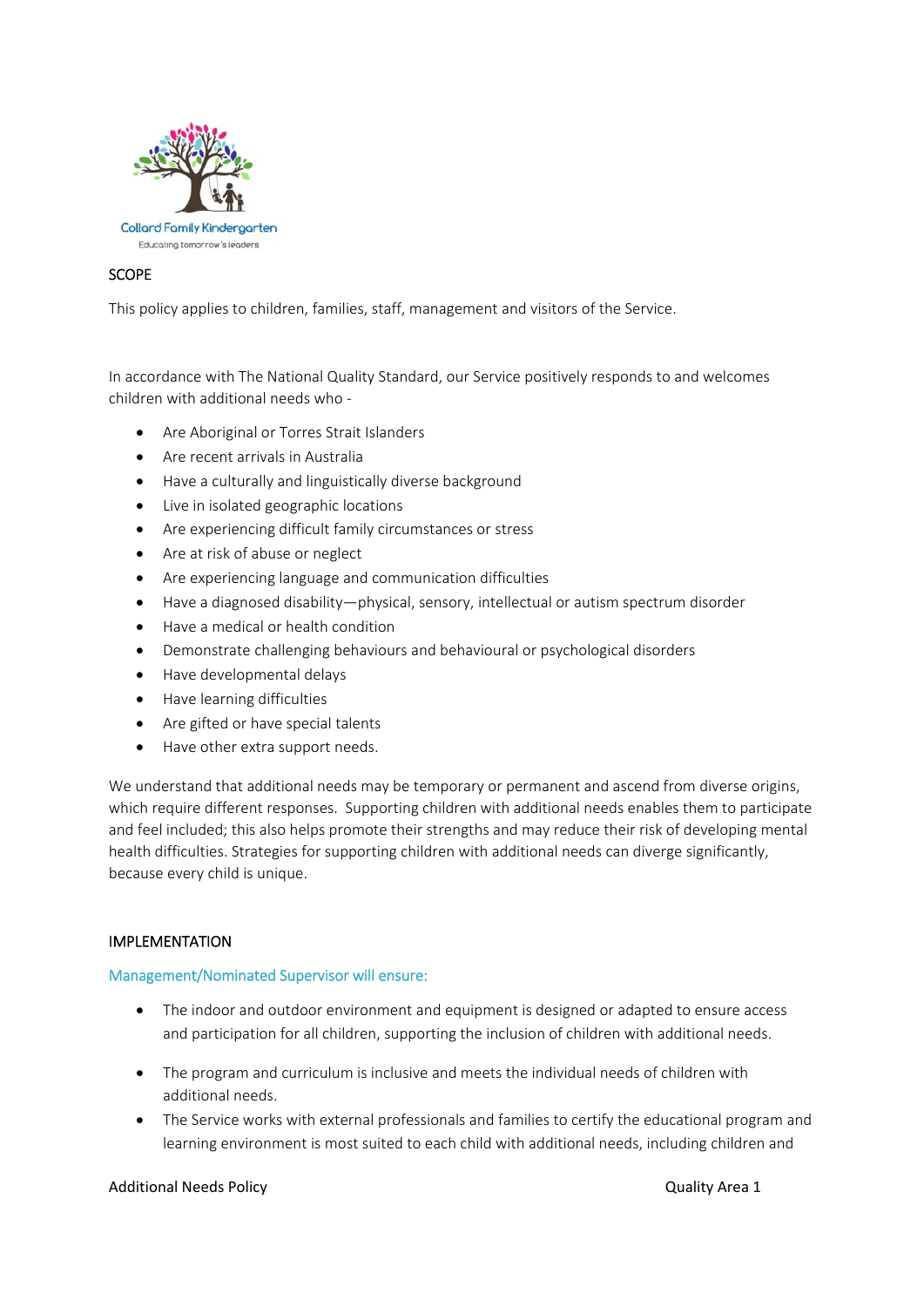

families from culturally diverse backgrounds. We will keep a copy of any specific plans or instructions provided by external resource providers and professionals for children with additional needs.

- Children's sensory sensitivities to pressure, texture, smell, noise or visual expectation of the environment or colour is considered within the environment.
- Children are encouraged to feel safe and secure during their education and care at the Service by developing trusting relationships with educators, other children and the community.
- Encourage families to meet with the Educators who will be working with the child to converse and comprehend the child's needs and to certify the suitable resources and support provided to both the family and the child.
- Support Educators through professional development and networking with professional agencies to certify Educators are meeting the needs of each individual child
- Seek assistance, training and where possible, financial funding from inclusive support agencies to promote the development of skills in children with identified additional needs.
- Ensure privacy and confidentiality for children and families is maintained

#### Educators will:

- Treat children equally and fairly regardless of perceived dissimilarities.
- Create an inclusive program, which is adaptable and supportive of all children.
- Advocate for children's rights.
- Create a flexible environment, which can be adapted to each child's needs within the Service to support the inclusion of children with additional needs.
- Implement programming experiences and activities, encouraging children to explore and participate.
- Listen carefully to children's concerns and discuss diverse perspectives on issues of inclusion and exclusion and fair and unfair behaviour.
- Work with other professionals who play a role in supporting the child's development.
- Seek specific professional intervention and training in order to meet the individual child's needs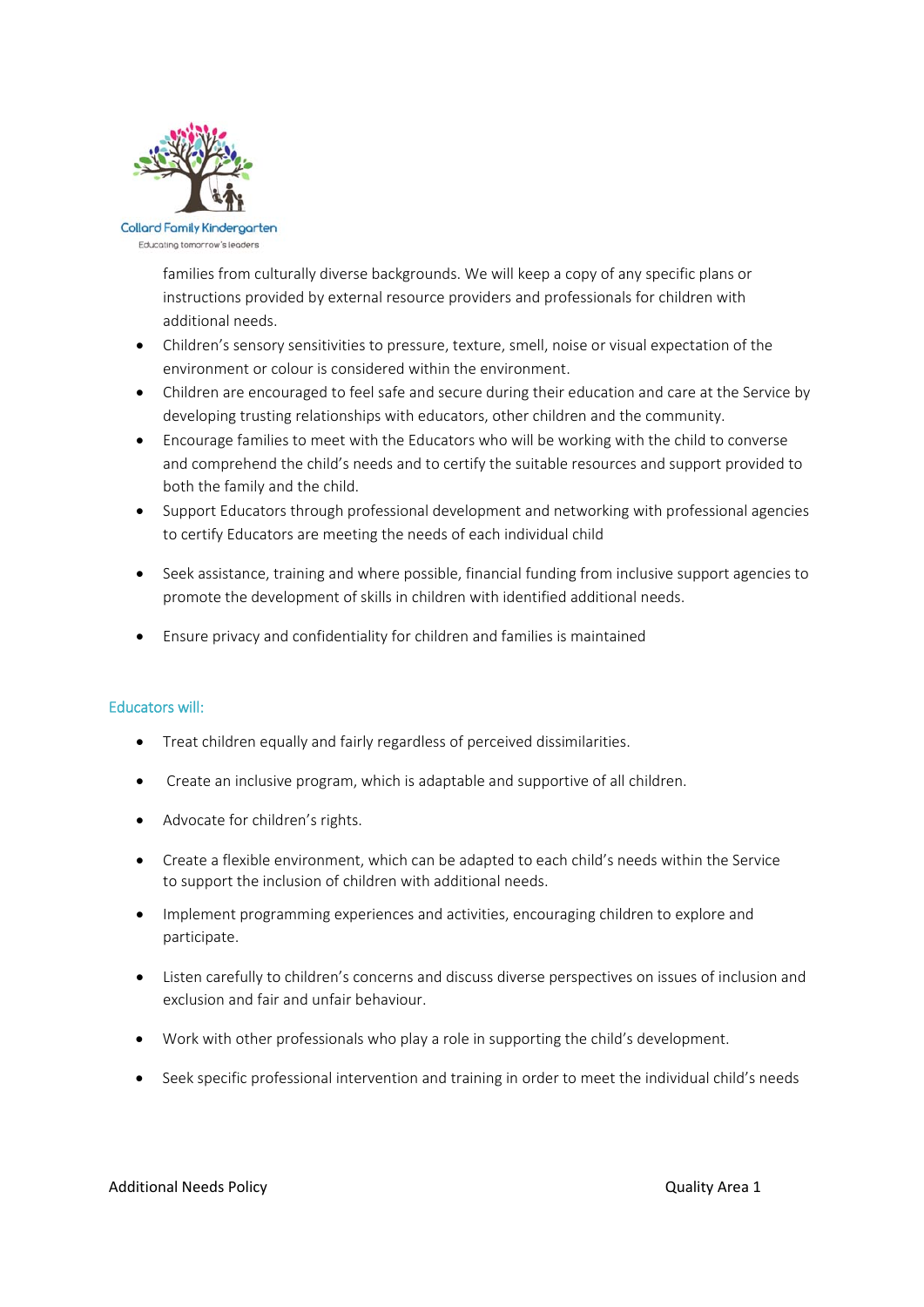

- Develop an Inclusion Support Plan (ISP) for each child that will be kept on file at the Service and shared with families, the child's medical practitioners and/or professional support services.
- Act as role models by displaying appropriate behaviour and language, being consistently aware of and responsive to children who may require additional support, attention or assistance.
- Discuss a wide range of emotions, thoughts and views constructively with the children within a supportive environment.
- Not judge or compare one child's development with another.
- Work with families to meet children's developmental needs, building strengths and capabilities.
- Work collaboratively with health professionals and families together to discuss and plans to support children.
- Talk to children about differences and acceptance.
- Providing opportunities for all children to play and learn together, promoting cooperative, caring and pro social behaviours.

#### Source

- Australian Children's Education & Care Quality Authority
- Guide to the Education and Care Services National Law and the Education and Care Services National Regulations
- ECA Code of Ethics.
- https://www.kidsmatter.edu.au/early‐childhood/about‐mental‐health/about‐mental‐health‐ and‐wellbeing‐children‐additional‐needs
- Early Years Learning Framework
- National Quality Standards
- Putting Children First, Newsletter of the National Childcare Accreditation Council (NCAC) Issue 23 September 2007
- Children's Services Central Early Identification of Children with Additional Needs
- Revised National Quality Standard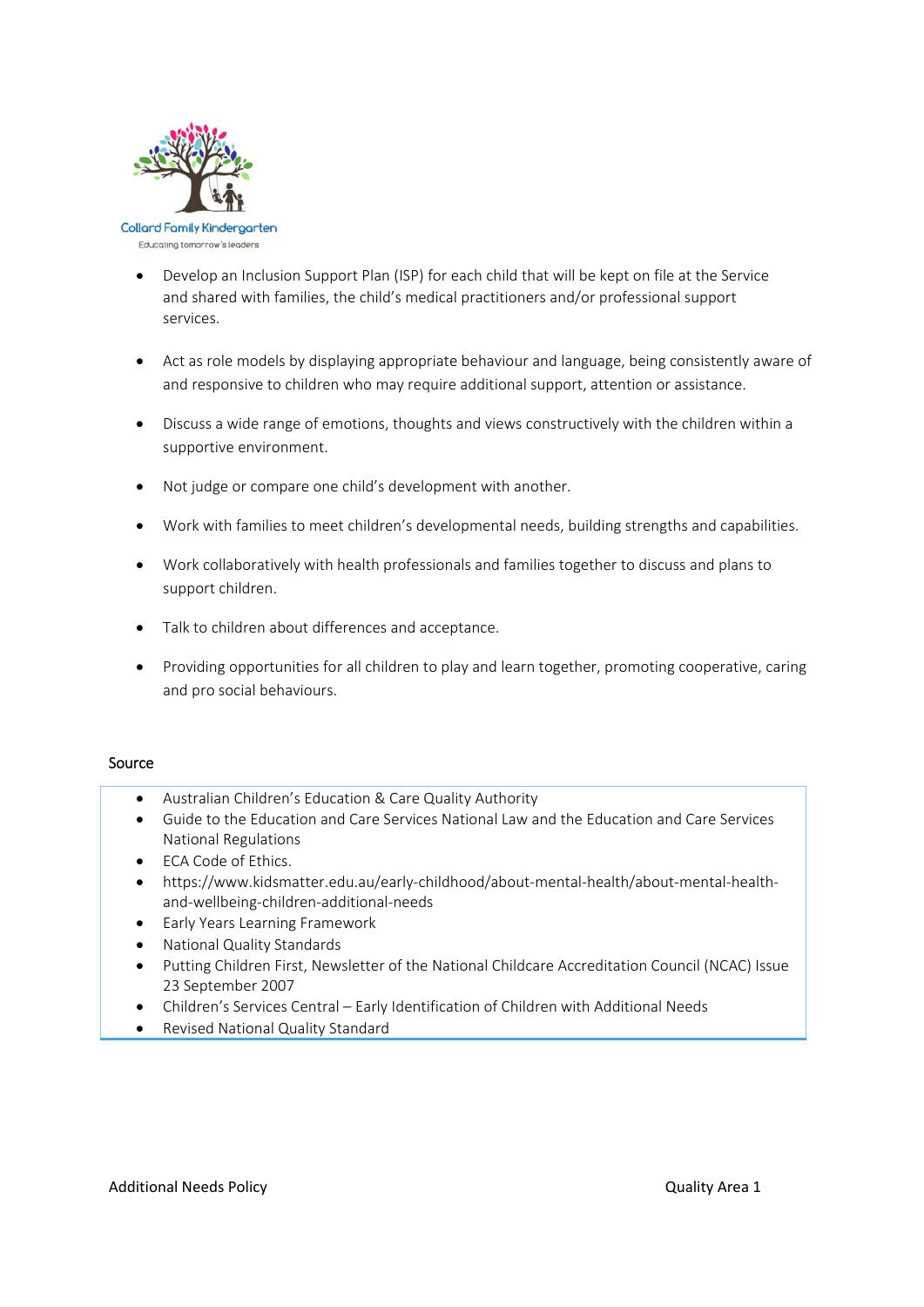

**Collard Family Kindergarten** Educating tomorrow's leaders

#### Review

| <b>Policy Reviewed</b> | <b>Modifications</b>                                                                   | <b>Next Review Date</b> |
|------------------------|----------------------------------------------------------------------------------------|-------------------------|
| April 2017             | Minor changes and additions made                                                       | April 2019              |
| October 2017           | Updated the National Quality Standards references to comply<br>with revised standards  | April 2019              |
| April 2018             | Minor terminology and grammatical adjustments<br>Included the list of related policies | April 2019              |

# Additional Needs Procedure

Children with additional needs require support by using specialised strategies catering for their specific needs or circumstances. When planning for children with additional needs Educators are required to focus on their abilities and interests. It is essential that the program is flexible and allows children to engage in ways that are meaningful for them. Our Service wants children to develop to the best of their personal ability. We aim to promote and encourage this by:

- 1. Gathering information provided by families and other professionals who are working with the child, including psychologists, early intervention specialists, social workers and speech or occupational therapists.
- 2. Meeting with families to gain information about the strategies that support their child's learning in the home environment.
- 3. Conducting specific observations on the individual child, which outlines their interests, strengths and needs
- 4. Acquainting Educators with, and share knowledge about, the specific communication needs of each child. This will include verbal and non-verbal communication skills and cues. This may include a communication book, verbal daily information exchange, formal and informal meetings etc. Where applicable, this may include things such as sign language and or learning key words in the child's home language.
- 5. Developing an Inclusion Support Plan (ISP) with families and support agencies, which is a live document and continuously evaluated by all parties involved.
- 6. Accessing external professional support services for children with additional needs.
- 7. Networking with the Nominated Supervisor to ensure the needs of each child are met throughout their education and care at the service.

#### Additional Needs Policy **Contains a struck of the Container Additional Needs** Policy **Contains a struck of the Contains Area 1**